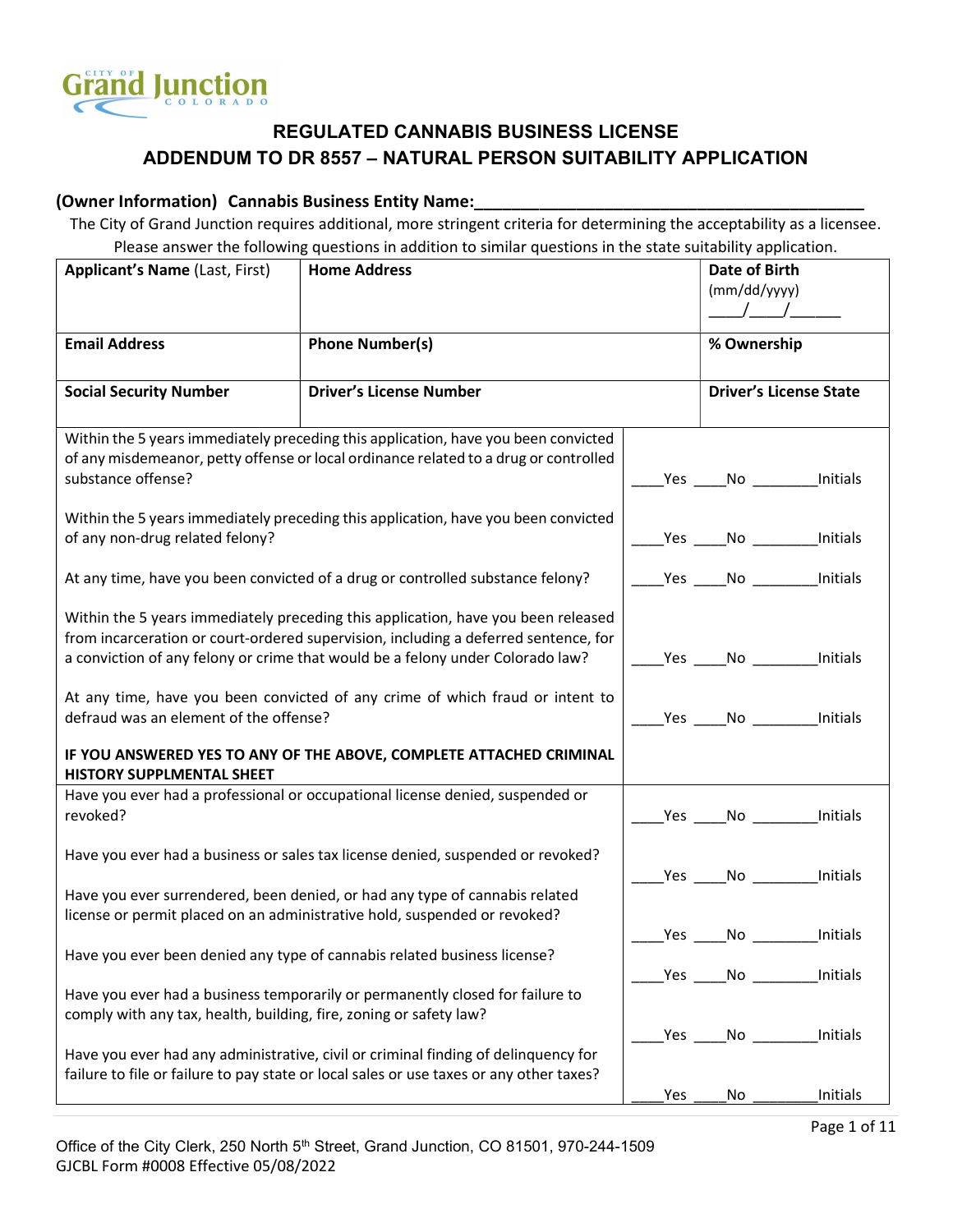

| IF YOU ANSWERED YES TO ANY OF THE ABOVE, COMPLETE ATTACHED LICENSE<br>DISCIPLINE HISTORY SUPPLEMENTAL SHEET                                                                                                                                                                                                                                                                                                                                                                                                                                                                                                                                                                                                                                                                                                                                                                                                               |        |                 |
|---------------------------------------------------------------------------------------------------------------------------------------------------------------------------------------------------------------------------------------------------------------------------------------------------------------------------------------------------------------------------------------------------------------------------------------------------------------------------------------------------------------------------------------------------------------------------------------------------------------------------------------------------------------------------------------------------------------------------------------------------------------------------------------------------------------------------------------------------------------------------------------------------------------------------|--------|-----------------|
| Have you ever been arrested, served with a criminal summons, charged with, or                                                                                                                                                                                                                                                                                                                                                                                                                                                                                                                                                                                                                                                                                                                                                                                                                                             |        |                 |
| convicted of any crime or offense in any manner in this or any other state?                                                                                                                                                                                                                                                                                                                                                                                                                                                                                                                                                                                                                                                                                                                                                                                                                                               | Yes No | <b>Initials</b> |
| You must include all arrests, charges and convictions regardless of the<br>outcome, even if the charges were dismissed or you were found not guilty.<br>You must include all arrests, charges and convictions regardless of the class<br>$\bullet$<br>of the crime (felonies, misdemeanors and/or petty offenses).<br>You must include all serious traffic offenses, including DUI, DWAI, reckless<br>$\bullet$<br>driving, leaving the scene of an accident, driving under suspension,<br>revocation or denial, or any other offense which resulted in you being taken<br>into custody or served with a summons into Court.<br>NOTICE: Do not rely upon your understanding that an arrest or charge is "not<br>supposed to be on my record." A criminal record was not cleared, erased,<br>sealed or expunged unless you were given, and have in your possession, a<br>written order from a Judge directing that action. |        |                 |
| IF YOU ANSWERED YES ABOVE, COMPLETE ATTACHED CRIMINAL HISTORY                                                                                                                                                                                                                                                                                                                                                                                                                                                                                                                                                                                                                                                                                                                                                                                                                                                             |        |                 |
| <b>SUPPLEMENTAL SHEET</b>                                                                                                                                                                                                                                                                                                                                                                                                                                                                                                                                                                                                                                                                                                                                                                                                                                                                                                 |        |                 |
| Have you (as an individual, as a member of a partnership or other form of domestic<br>or foreign business entity, or as an owner, director, or officer of a corporation) ever<br>been a party to a lawsuit (other than divorces) either as a plaintiff or defendant,<br>complainant or respondent, or in any other fashion, in this or any other state? This<br>includes all civil litigation, regardless of the type of lawsuit or the court of<br>jurisdiction. List all cases without exception, including bankruptcies and cases in<br><b>Small Claims Courts.</b>                                                                                                                                                                                                                                                                                                                                                    | Yes No | Initials        |
| IF YOU ANSWERED YES ABOVE, COMPLETE ATTACHED CIVIL LITIGATION HISTORY<br><b>SUPPLEMENTAL SHEET</b>                                                                                                                                                                                                                                                                                                                                                                                                                                                                                                                                                                                                                                                                                                                                                                                                                        |        |                 |

For each offense for which you were arrested or charged, YOU MUST OBTAIN OFFICIAL DOCUMENTATION FROM THE COURT WHERE YOU APPEARED, SHOWING THE FINAL DISPOSITION (OUTCOME) OF YOUR CASE. If you received a deferred judgment, a deferred sentence or probation, your documentation must include the date that you were discharged or released from probation or other supervision.

On the attached license data history supplemental sheet, list all locations where you have had a professional, occupational, business or sales tax license, where you have owned and/or operated a business and the name of your business(es).

If you were in the Armed Forces, please complete the attached Military history supplemental sheet.

I attest that all information I have provided on this Addendum and supplemental documents is true and accurate to the best of my knowledge and acknowledge any omissions and/or falsifications may result in denial or revocation of a regulated cannabis license.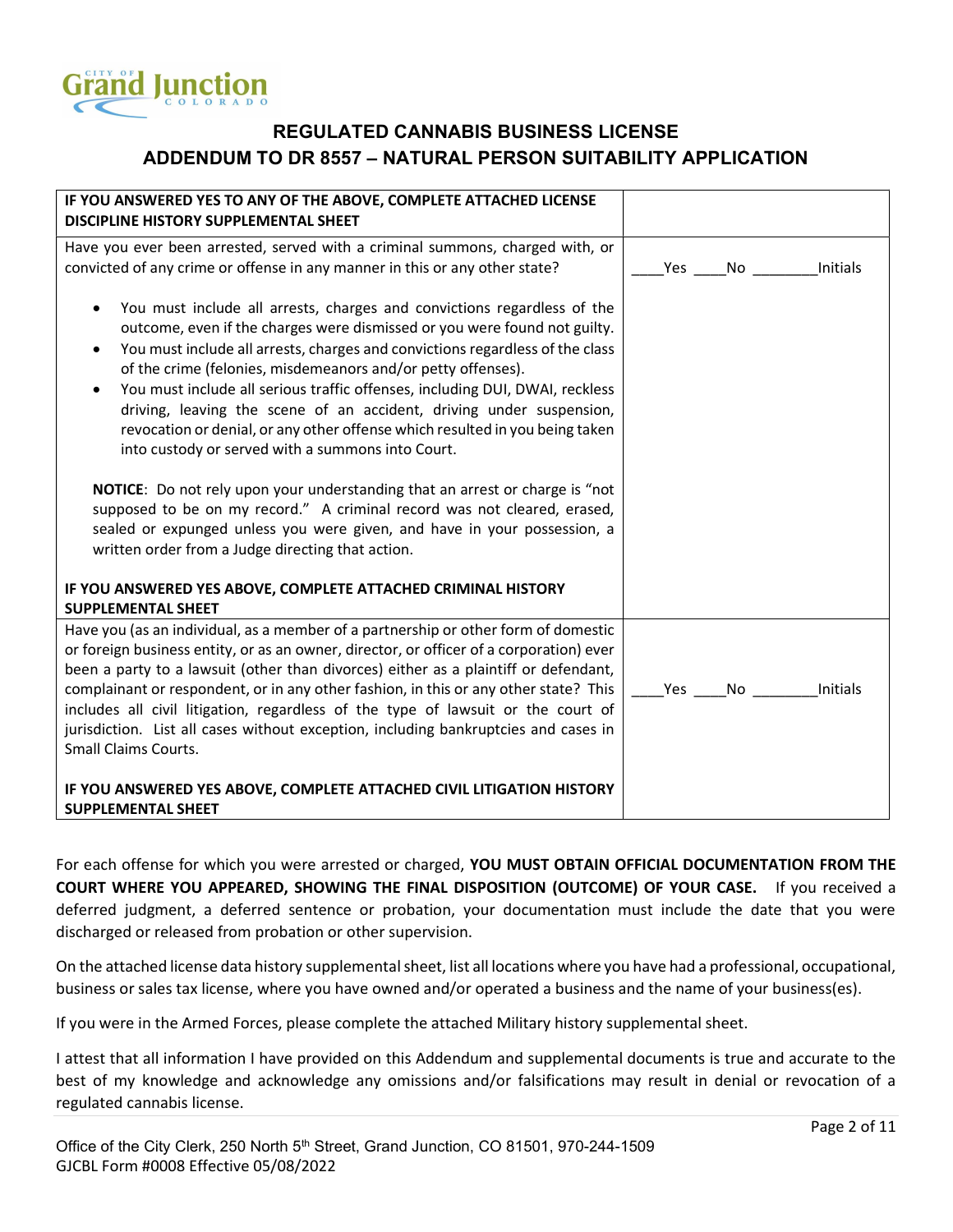

#### INVESTIGATION AUTHORIZATION / AUTHORIZATION TO RELEASE INFORMATION

I, \_\_\_\_\_\_\_\_\_\_\_\_\_\_\_\_\_\_\_\_\_\_\_\_\_\_\_\_\_\_\_\_\_\_\_\_\_\_\_\_\_\_\_\_\_, hereby authorize the City of Grand Junction, the City of Grand Junction Licensing Authority and the City of Grand Junction Police Department (hereafter, the Investigatory Agencies) to conduct a complete investigation into my personal background, using whatever legal means they deem appropriate. I hereby authorize any person or entity contacted by the Investigatory Agencies to provide any and all such information deemed necessary by the Investigatory Agencies. I hereby waive any rights of confidentiality in this regard. I understand that by signing this authorization, a financial record check may be performed. I authorize any financial institution to surrender to the Investigatory Agencies a complete and accurate record of such transactions that may have occurred with that institution, including, but not limited to, internal banking memoranda, past and present loan applications, financial statements and any other documents relating to my personal or business financial records in whatever form and wherever located. I authorize the release of this type of information, even though such information may be designated as "confidential" or "nonpublic" under the provisions of state or federal laws.

I understand that by signing this authorization a criminal history check will be performed. I authorize the Investigatory Agencies to obtain and use from any source, any information concerning me contained in any type of criminal history record files, wherever located. I understand that the criminal history record files contain records of arrests which may have resulted in a disposition other than a finding of guilt. I understand that the information may contain listings of charges that resulted in suspended imposition of sentence, even though I successfully completed the conditions of said sentence and was discharged pursuant to law. I authorize the release of this type of information, even though this record may be designated as "confidential" or "nonpublic" under the provisions of state or federal laws.

The Investigatory Agencies reserve the right to investigate all relevant information and facts to their satisfaction. I understand that the Investigatory Agencies may conduct a complete and comprehensive investigation to determine the accuracy of all information gathered. However, the City of Grand Junction, Investigatory Agencies, and other agents or employees of the City of Grand Junction shall not be held liable for the receipt, use or dissemination of inaccurate information. I, on behalf of the applicant, its legal representatives, and assigns, hereby release, waive, discharge and agree to hold harmless, and otherwise waive liability as to the City of Grand Junction, Investigatory Agencies, and other agents or employees of the City of Grand Junction for any damages resulting from any use, disclosure, or publication in any manner, other than a willfully unlawful disclosure or publication, of any material or information acquired during inquiries, investigations, or hearings, and hereby authorize the lawful use, disclosure, or publication of this material or information. Any information contained within my application, contained within any financial or personnel record, or otherwise found, obtained, or maintained by the Investigatory Agencies, shall be accessible to Law Enforcement agents of this or any other state or the government of the United States.

| <b>PRINT FULL LEGAL NAME OF OWNER CLEARLY BELOW:</b> |                        |                         |                           |  |  |
|------------------------------------------------------|------------------------|-------------------------|---------------------------|--|--|
| Applicant's Legal Business Name                      |                        | Trade Name (DBA)        |                           |  |  |
|                                                      |                        |                         |                           |  |  |
| Applicant's Last Name (Please Print)                 | Applicant's First Name | Applicant's Middle Name | Applicant's Date of Birth |  |  |
|                                                      |                        |                         |                           |  |  |
|                                                      |                        |                         |                           |  |  |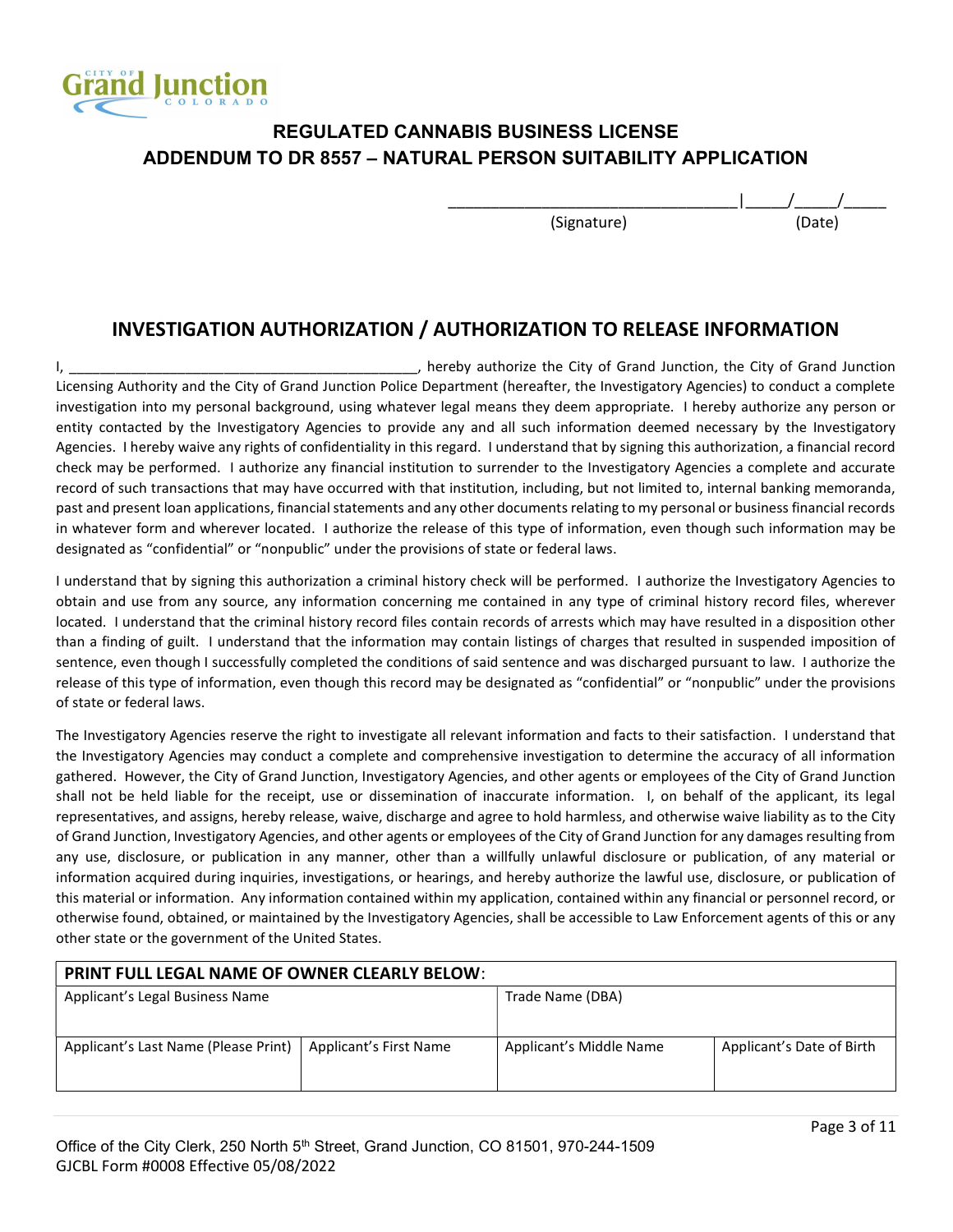

| Signature (Notarized) | Date |
|-----------------------|------|
|                       |      |
|                       |      |

#### NOTARY PUBLIC

| State of                               | County of     |  |
|----------------------------------------|---------------|--|
| Subscribed and Sworn to before me this | dav of        |  |
| My Commission expires:                 | Notary Public |  |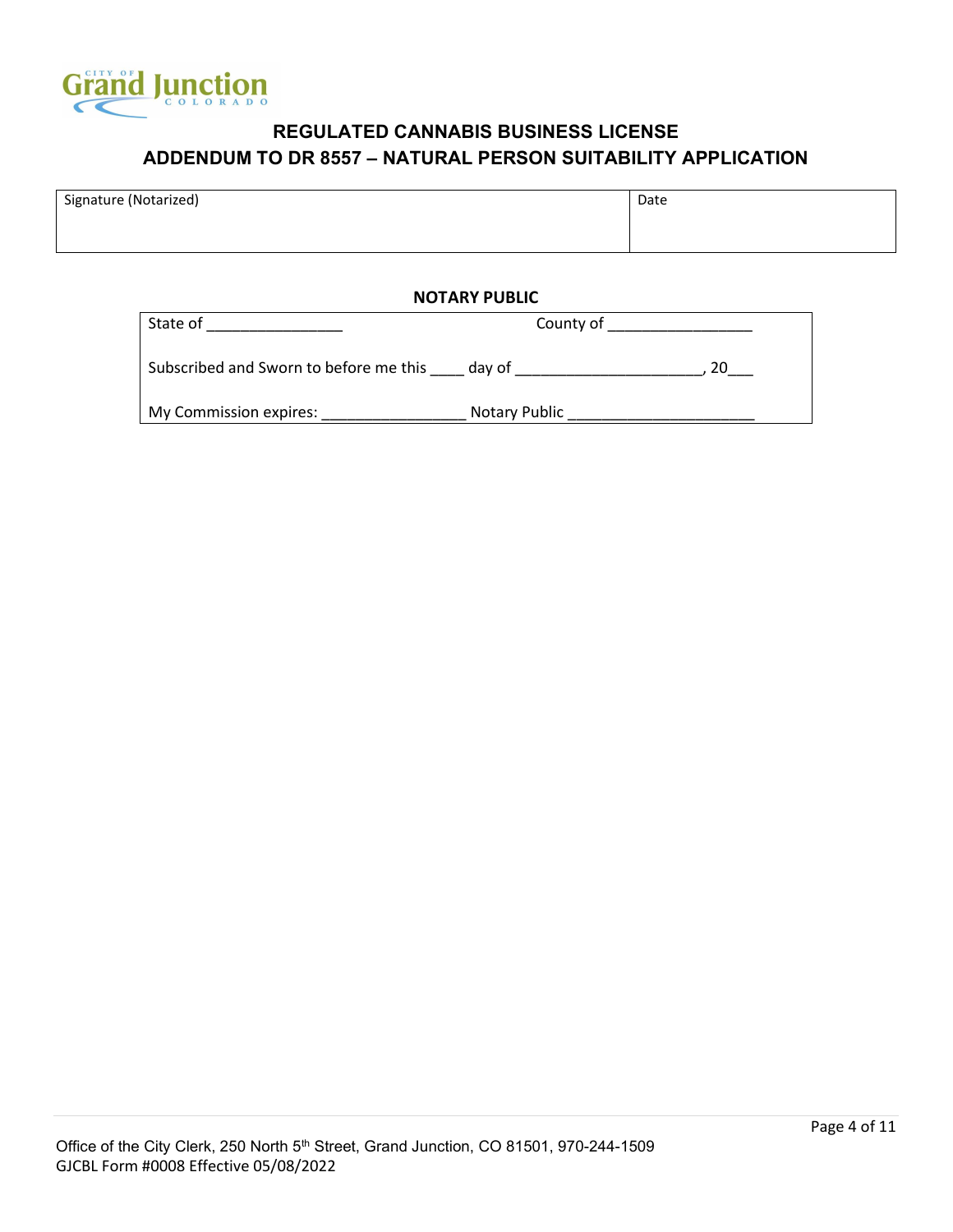

# City of Grand Junction Criminal History Supplemental Sheet

| <b>Date</b> | Charge | City | County | <b>State</b> | <b>Disposition/Outcome</b> |
|-------------|--------|------|--------|--------------|----------------------------|
|             |        |      |        |              |                            |
| Details:    |        |      |        |              |                            |
|             |        |      |        |              |                            |
|             |        |      |        |              |                            |
|             |        |      |        |              |                            |
|             |        |      |        |              |                            |

| Date     | Charge | City | County | <b>State</b> | <b>Disposition/Outcome</b> |
|----------|--------|------|--------|--------------|----------------------------|
|          |        |      |        |              |                            |
|          |        |      |        |              |                            |
| Details: |        |      |        |              |                            |
|          |        |      |        |              |                            |
|          |        |      |        |              |                            |
|          |        |      |        |              |                            |

| Date     | Charge | City | County | <b>State</b> | <b>Disposition/Outcome</b> |
|----------|--------|------|--------|--------------|----------------------------|
|          |        |      |        |              |                            |
| Details: |        |      |        |              |                            |
|          |        |      |        |              |                            |
|          |        |      |        |              |                            |
|          |        |      |        |              |                            |
|          |        |      |        |              |                            |

| Date     | Charge | City | County | <b>State</b> | <b>Disposition/Outcome</b> |
|----------|--------|------|--------|--------------|----------------------------|
|          |        |      |        |              |                            |
| Details: |        |      |        |              |                            |
|          |        |      |        |              |                            |
|          |        |      |        |              |                            |
|          |        |      |        |              |                            |
|          |        |      |        |              |                            |

| <b>Date</b> | Charge | City | County | <b>State</b> | <b>Disposition/Outcome</b> |
|-------------|--------|------|--------|--------------|----------------------------|
|             |        |      |        |              |                            |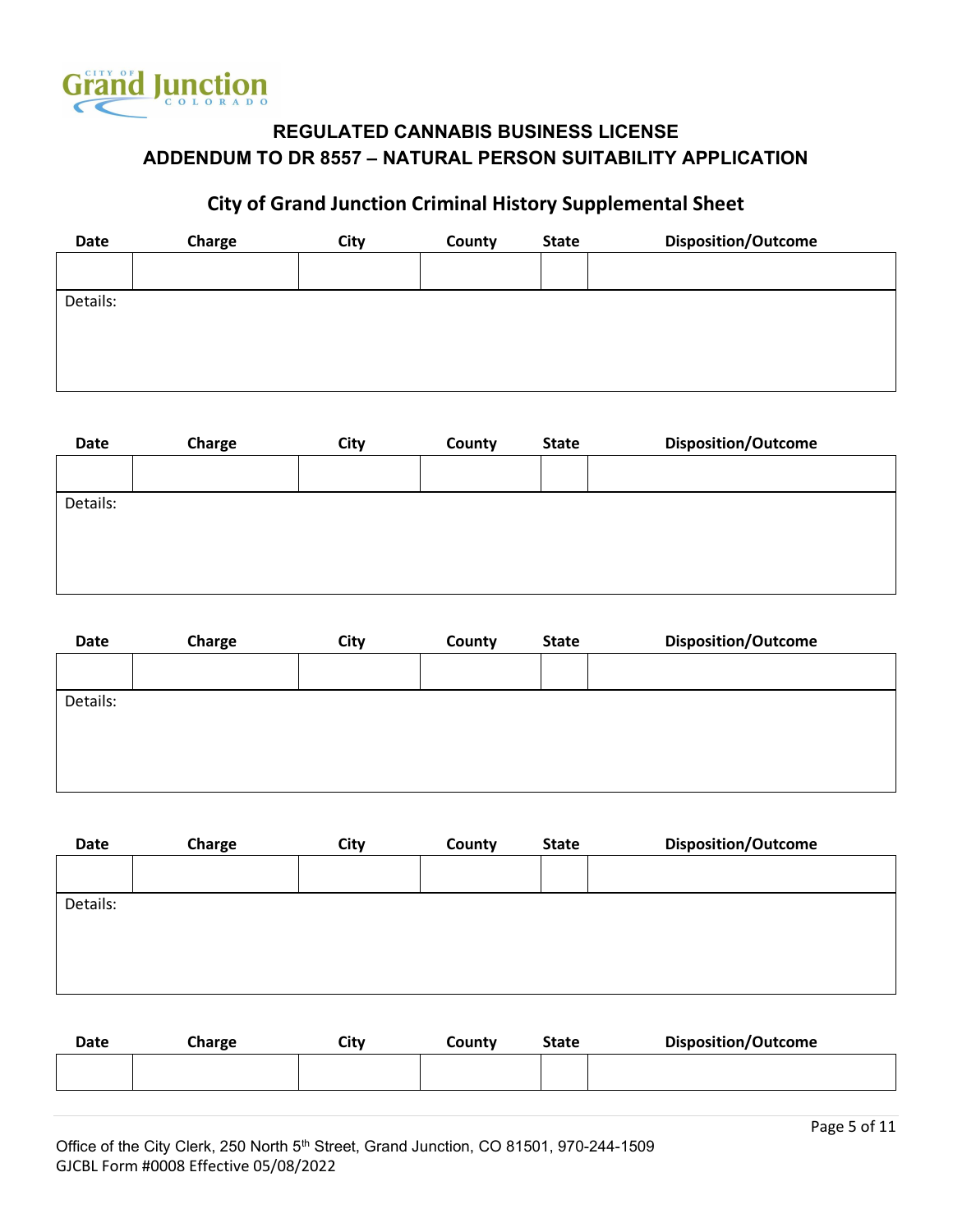

| Details:                                                              |                        |             |        |              |                         |  |  |
|-----------------------------------------------------------------------|------------------------|-------------|--------|--------------|-------------------------|--|--|
|                                                                       |                        |             |        |              |                         |  |  |
|                                                                       |                        |             |        |              |                         |  |  |
|                                                                       |                        |             |        |              |                         |  |  |
| <b>City of Grand Junction License Data History Supplemental Sheet</b> |                        |             |        |              |                         |  |  |
| <b>Dates</b>                                                          | <b>Type of License</b> | City        | County | <b>State</b> | <b>Name of Business</b> |  |  |
| to<br>(mm/yy)<br>(mm/yy)                                              |                        |             |        |              |                         |  |  |
| <b>Dates</b>                                                          | <b>Type of License</b> | City        | County | <b>State</b> | <b>Name of Business</b> |  |  |
| to<br>(mm/yy)<br>(mm/yy)                                              |                        |             |        |              |                         |  |  |
| <b>Dates</b>                                                          | <b>Type of License</b> | City        | County | <b>State</b> | <b>Name of Business</b> |  |  |
| to<br>(mm/yy)<br>(mm/yy)                                              |                        |             |        |              |                         |  |  |
| <b>Dates</b>                                                          | <b>Type of License</b> | City        | County | <b>State</b> | <b>Name of Business</b> |  |  |
| $\mathsf{to}$<br>(mm/yy)<br>(mm/yy)                                   |                        |             |        |              |                         |  |  |
| <b>Dates</b>                                                          | <b>Type of License</b> | City        | County | <b>State</b> | <b>Name of Business</b> |  |  |
| to<br>(mm/yy)<br>(mm/yy)                                              |                        |             |        |              |                         |  |  |
| <b>Dates</b>                                                          | <b>Type of License</b> | City        | County | <b>State</b> | <b>Name of Business</b> |  |  |
| to<br>(mm/yy)<br>(mm/yy)                                              |                        |             |        |              |                         |  |  |
| <b>Dates</b>                                                          | <b>Type of License</b> | City        | County | <b>State</b> | <b>Name of Business</b> |  |  |
| to<br>(mm/yy)<br>(mm/yy)                                              |                        |             |        |              |                         |  |  |
| <b>Dates</b>                                                          | <b>Type of License</b> | <b>City</b> | County | <b>State</b> | <b>Name of Business</b> |  |  |
| to<br>(mm/yy)<br>(mm/yy)                                              |                        |             |        |              |                         |  |  |
| <b>Dates</b>                                                          | <b>Type of License</b> | <b>City</b> | County | <b>State</b> | <b>Name of Business</b> |  |  |
| to<br>(mm/yy)<br>(mm/yy)                                              |                        |             |        |              |                         |  |  |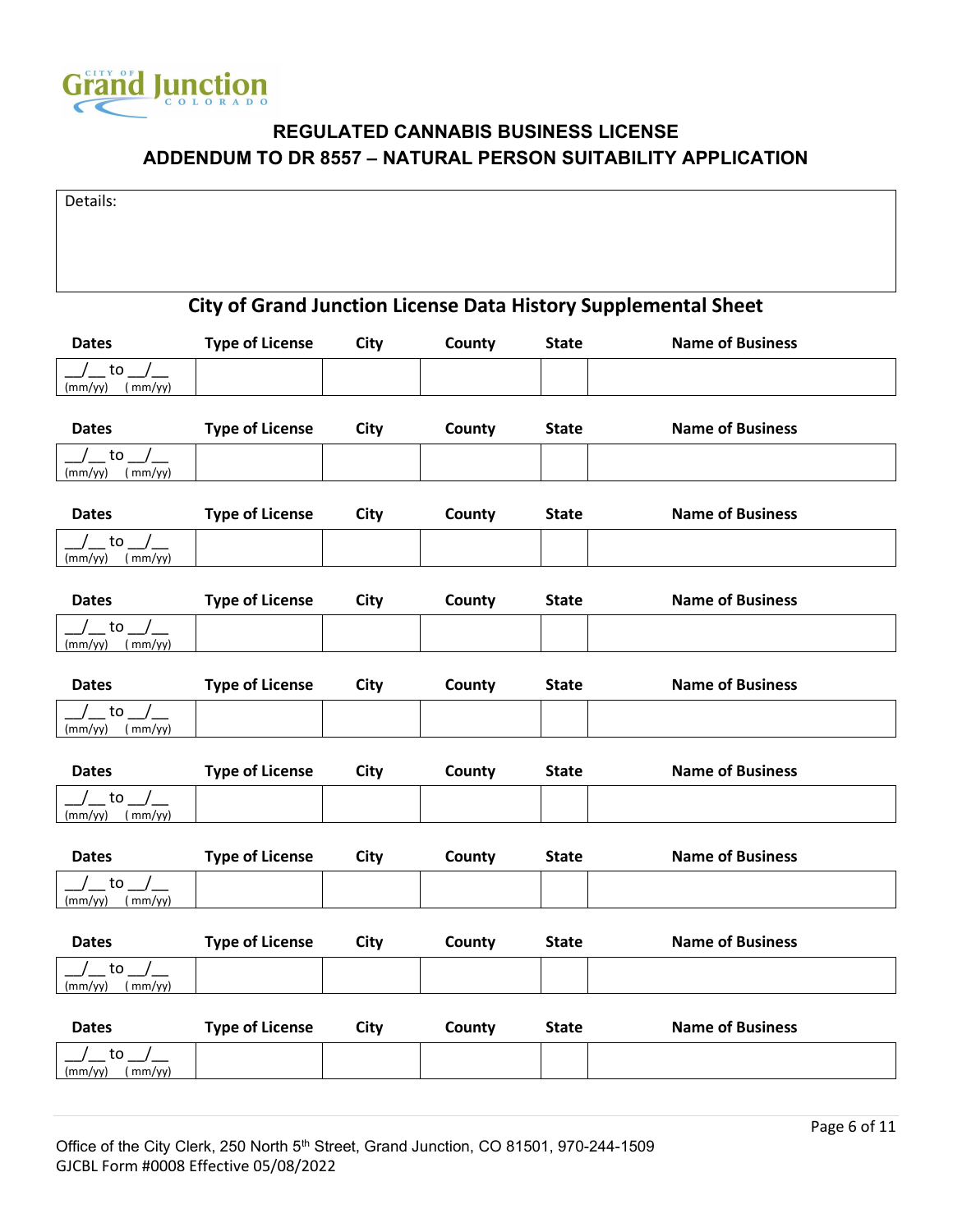

| <b>Dates</b>             | <b>Type of License</b> | City | County | <b>State</b> | <b>Name of Business</b> |
|--------------------------|------------------------|------|--------|--------------|-------------------------|
| to<br>(mm/yy)<br>(mm/yy) |                        |      |        |              |                         |
|                          |                        |      |        |              |                         |
| <b>Dates</b>             | <b>Type of License</b> | City | County | <b>State</b> | <b>Name of Business</b> |

# City of Grand Junction License Discipline History Supplemental Sheet

| Date     | <b>Type of License</b> | City | County | State Reason for Denial/Suspension/Revocation |
|----------|------------------------|------|--------|-----------------------------------------------|
|          |                        |      |        |                                               |
| Details: |                        |      |        |                                               |
|          |                        |      |        |                                               |
|          |                        |      |        |                                               |
|          |                        |      |        |                                               |

| Date     | <b>Type of License</b> | City | County | State Reason for Denial/Suspension/Revocation |
|----------|------------------------|------|--------|-----------------------------------------------|
|          |                        |      |        |                                               |
| Details: |                        |      |        |                                               |
|          |                        |      |        |                                               |
|          |                        |      |        |                                               |
|          |                        |      |        |                                               |

| <b>Date</b> | <b>Type of License</b> | City | County | State Reason for Denial/Suspension/Revocation |
|-------------|------------------------|------|--------|-----------------------------------------------|
|             |                        |      |        |                                               |
| Details:    |                        |      |        |                                               |
|             |                        |      |        |                                               |
|             |                        |      |        |                                               |
|             |                        |      |        |                                               |
|             |                        |      |        |                                               |

| <b>Date</b> | <b>Type of License</b> | Citv | Countv | State Reason for Denial/Suspension/Revocation |
|-------------|------------------------|------|--------|-----------------------------------------------|
|             |                        |      |        |                                               |
|             |                        |      |        |                                               |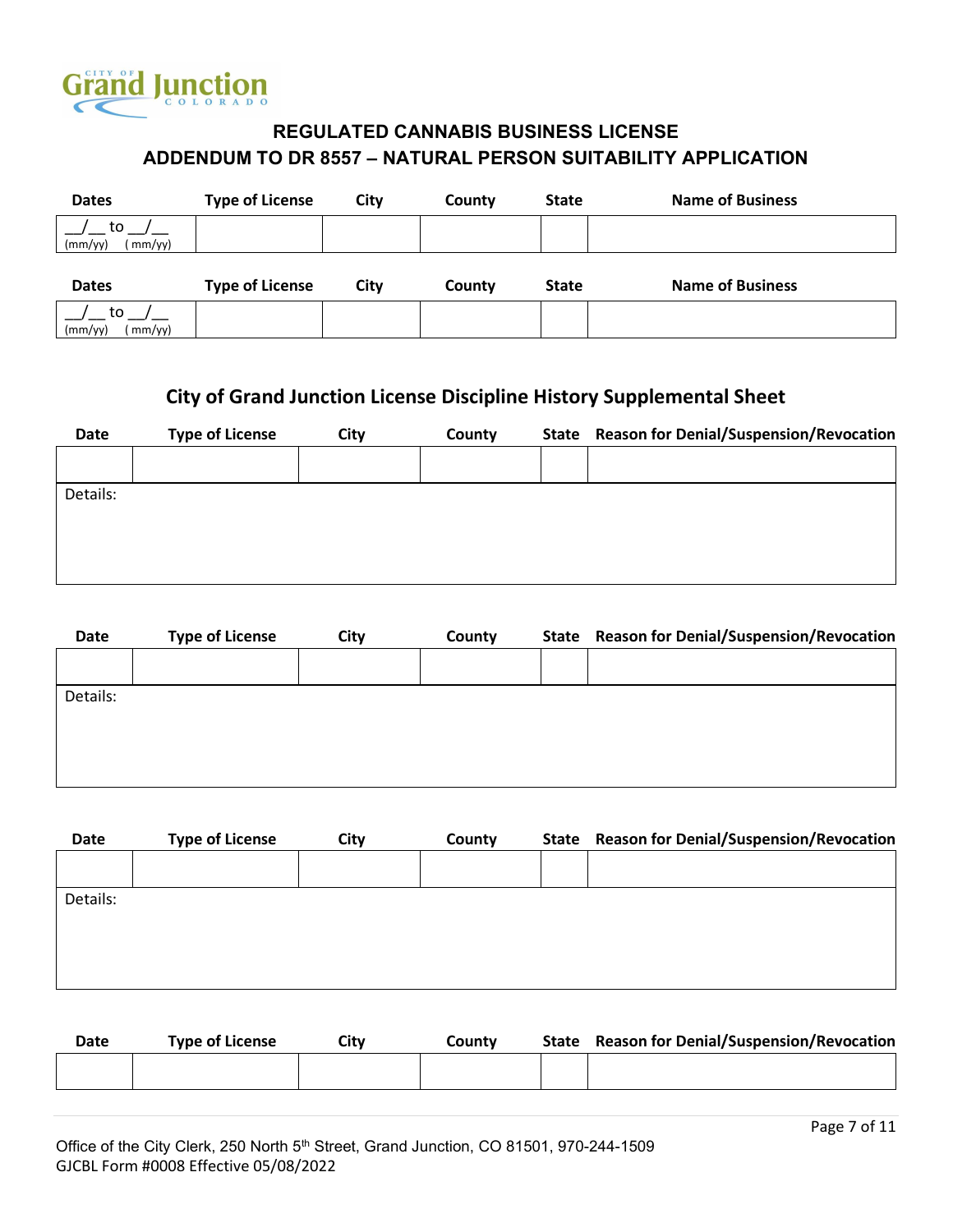

| Details: |  |  |
|----------|--|--|
|          |  |  |
|          |  |  |
|          |  |  |

| Date     | <b>Type of License</b> | City | County | State Reason for Denial/Suspension/Revocation                      |
|----------|------------------------|------|--------|--------------------------------------------------------------------|
|          |                        |      |        |                                                                    |
|          |                        |      |        |                                                                    |
| Details: |                        |      |        |                                                                    |
|          |                        |      |        |                                                                    |
|          |                        |      |        |                                                                    |
|          |                        |      |        |                                                                    |
|          |                        |      |        |                                                                    |
|          |                        |      |        | City of Grand Junction Civil Litigation History Sunnlamental Sheet |

#### City of Grand Junction Civil Litigation History Supplemental Sheet

|                  |           |                             | <b>State</b> | <b>Disposition/Outcome</b>                                      |
|------------------|-----------|-----------------------------|--------------|-----------------------------------------------------------------|
|                  |           |                             |              |                                                                 |
| $\Box$ Plaintiff |           |                             |              | $\Box$ Other                                                    |
|                  |           |                             |              |                                                                 |
|                  |           |                             |              |                                                                 |
|                  |           |                             |              |                                                                 |
|                  |           |                             |              |                                                                 |
|                  |           |                             |              |                                                                 |
|                  | Were you: | <b>Type of Civil Action</b> | City         | County<br>$\Box$ Defendant $\Box$ Complainant $\Box$ Respondent |

| Date      | <b>Type of Civil Action</b> | City | County                                                | <b>State</b> | <b>Disposition/Outcome</b> |
|-----------|-----------------------------|------|-------------------------------------------------------|--------------|----------------------------|
|           |                             |      |                                                       |              |                            |
| Were you: | $\Box$ Plaintiff            |      | $\Box$ Defendant $\Box$ Complainant $\Box$ Respondent |              | $\Box$ Other               |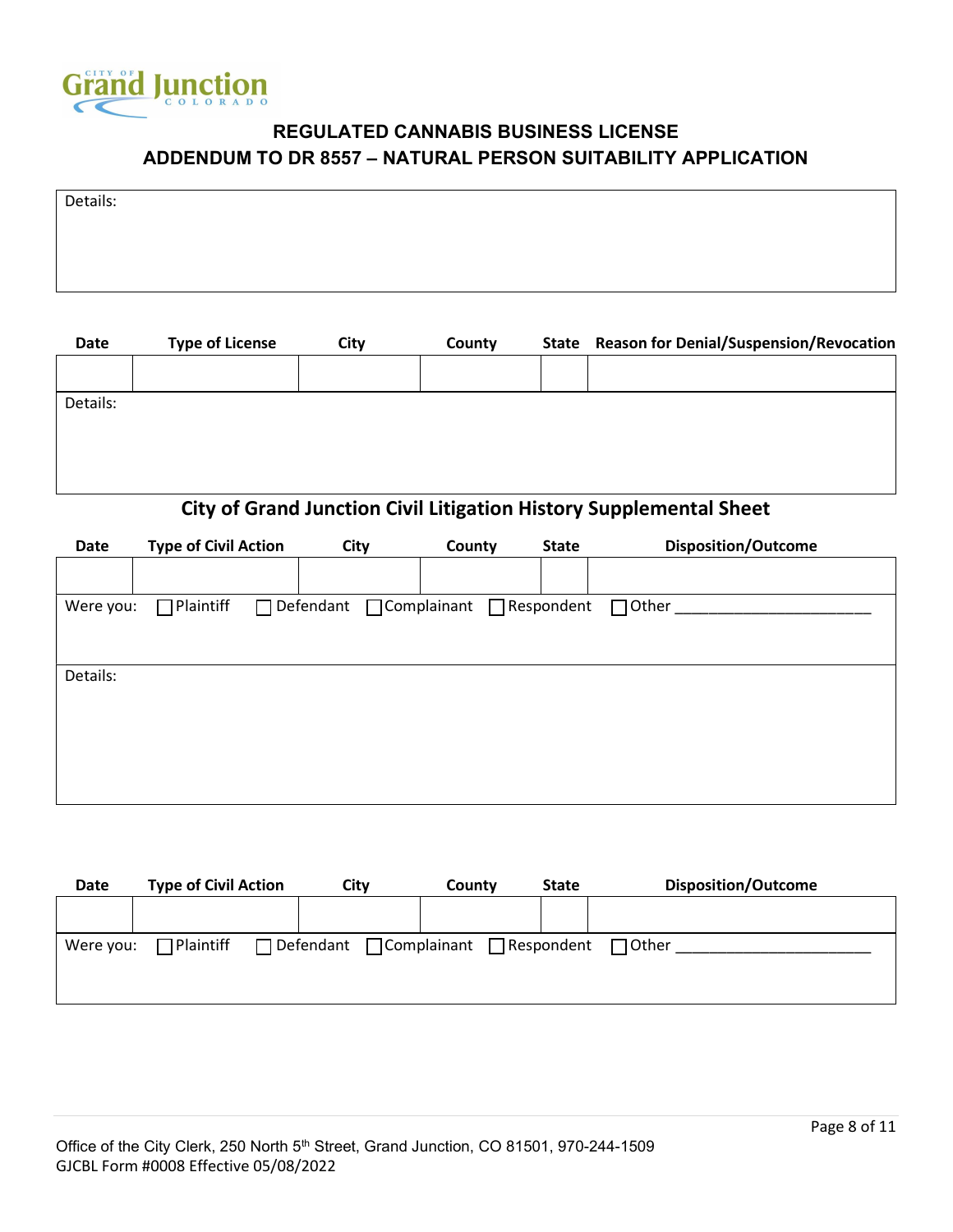

| Details: |  |  |  |
|----------|--|--|--|
|          |  |  |  |
|          |  |  |  |
|          |  |  |  |
|          |  |  |  |

|                  | City      | County                      | <b>State</b> | <b>Disposition/Outcome</b>                            |
|------------------|-----------|-----------------------------|--------------|-------------------------------------------------------|
|                  |           |                             |              |                                                       |
| $\Box$ Plaintiff |           |                             |              | $\Box$ Other $\Box$                                   |
|                  |           |                             |              |                                                       |
|                  |           |                             |              |                                                       |
|                  |           |                             |              |                                                       |
|                  |           |                             |              |                                                       |
|                  |           |                             |              |                                                       |
|                  | Were you: | <b>Type of Civil Action</b> |              | $\Box$ Defendant $\Box$ Complainant $\Box$ Respondent |

# City of Grand Junction Military History Supplemental Sheet

Branch of Service: \_\_\_\_\_\_\_\_\_\_\_\_\_\_\_\_\_\_\_\_\_\_\_\_\_\_\_\_\_

Dates of Service: \_\_\_\_\_\_\_\_\_\_\_\_\_\_\_\_\_\_\_\_\_\_\_\_\_\_\_\_\_\_

Type of Discharge: \_\_\_\_\_\_\_\_\_\_\_\_\_\_\_\_\_\_\_\_\_\_\_\_\_\_\_\_\_

Rank/Title When Discharged: \_\_\_\_\_\_\_\_\_\_\_\_\_\_\_\_\_\_\_\_

If you were ever in involved in any type of disciplinary action while in the Military, including but not limited to, Captain's Mast, Article 15 or a Court Martial, provide the following information:

| <b>Date</b> | Charge | <b>Duty Station</b> | County | <b>State</b> | <b>Disposition/Outcome</b> |
|-------------|--------|---------------------|--------|--------------|----------------------------|
|             |        |                     |        |              |                            |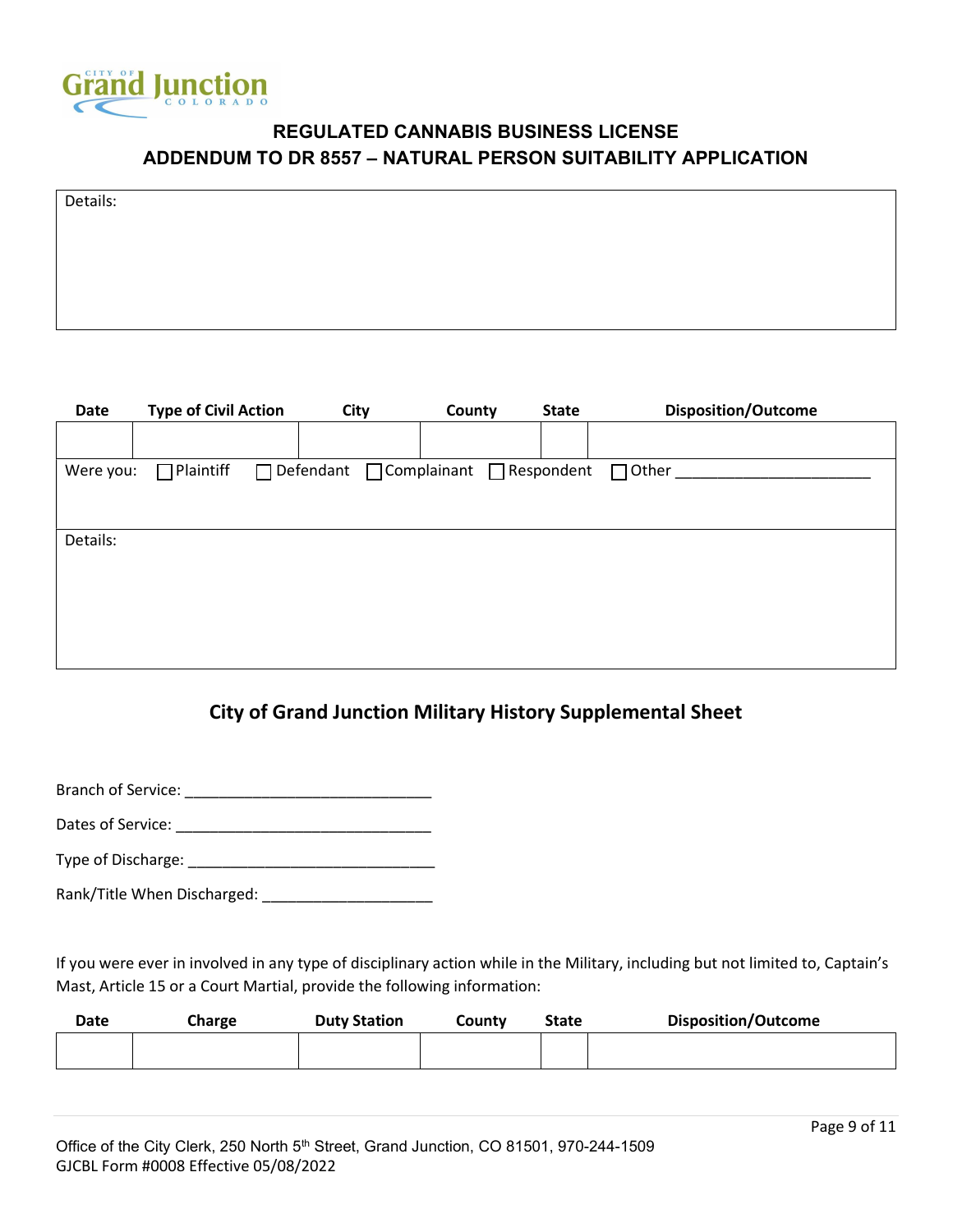

| Details: |  |  |
|----------|--|--|
|          |  |  |
|          |  |  |
|          |  |  |

| Charge | <b>Duty Station</b> | County | <b>State</b> | <b>Disposition/Outcome</b> |
|--------|---------------------|--------|--------------|----------------------------|
|        |                     |        |              |                            |
|        |                     |        |              |                            |
|        |                     |        |              |                            |
|        |                     |        |              |                            |
|        |                     |        |              |                            |
|        |                     |        |              |                            |

| <b>Date</b> | Charge | <b>Duty Station</b> | County | <b>State</b> | <b>Disposition/Outcome</b> |
|-------------|--------|---------------------|--------|--------------|----------------------------|
|             |        |                     |        |              |                            |
| Details:    |        |                     |        |              |                            |
|             |        |                     |        |              |                            |
|             |        |                     |        |              |                            |
|             |        |                     |        |              |                            |
|             |        |                     |        |              |                            |